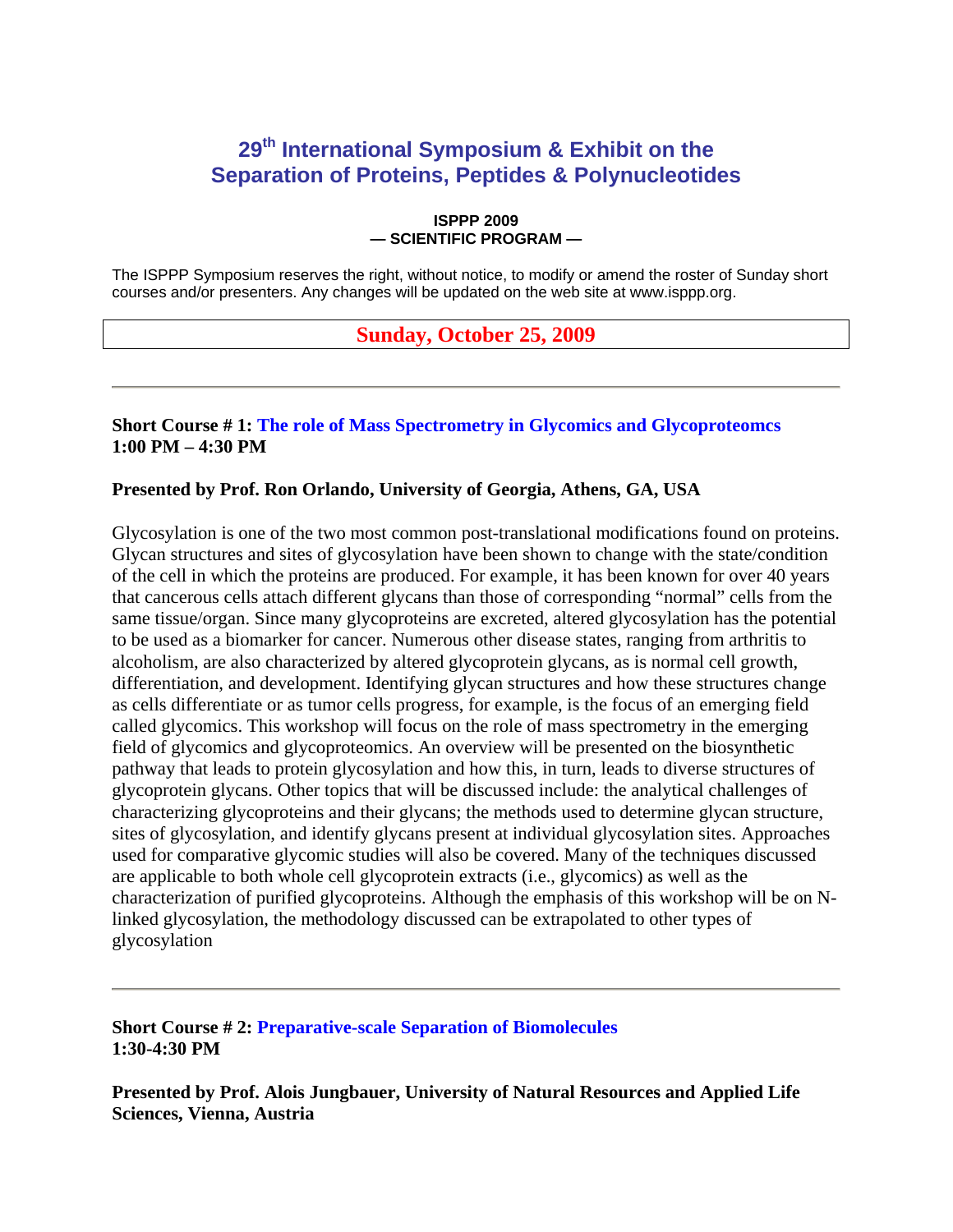Chromatographic methods play a pivotal role in biotechnology and biopharmaceutical technology, particularly for high molecular mass compounds such as proteins and plasmids. The high level of purity can be only achieved by chromatographic methods. Beside bulk contaminants traces of bioactive compounds such as endotoxins, DNA and other adventitious agents must be efficiently removed from the process solution. In the workshop special emphasis will be put on the description of the characteristics of chromatography media used in bioseparation and how they differ from analytical media and media used for separation of small molecules. Process optimization, scale up and important design criteria will be discussed. The influence of mobile phase composition on resolution , and guidelines for the optimization of selectivity will be presented. An overview on novel stationary phases for protein and polynucelotide separation and examples for novel bioseparation processes using these phases will be given. The difference and applicability of monoliths, beads with a porous shell and polymer grafted beads will be elaborated. In the second part of the workshop the progress on biorecognition for affinity chromatography will be discussed.

## **Short Course # 3: Affinity Chromatography 1:30-4:30 PM**

## **Presented by Prof. David S. Hage, University of Nebraska, USA**

Affinity chromatography is a type of liquid chromatography that relies on the use of a biologically-related ligand as a stationary phase for the selective retention of sample components. This method has been popular for decades as a means for the rapid and selective isolation of proteins and other biological agents. This technique has also seen increased use in recent years as a tool for the selective analysis of chemicals, sample preparation in multidimensional analytical techniques, and the study of biological interactions.

In this course we will discuss the basic principles of affinity chromatography and key factors to consider in the development of an affinity-based separation. A survey of popular types of affinity chromatography and their applications will also be presented, including bioaffinity chromatography, immunoaffinity chromatography, immobilized metal-ion affinity chromatography, lectin affinity chromatography, dye ligand/biomimetic affinity chromatography, and the use of affinity chromatography in chiral separations. Several examples illustrating the use of affinity chromatography in preparative or analytical work and multidimensional methods will also be described during this discussion.

**Short Course # 4: 2D Liquid chromatography: Basic operating principles, advantages, key applications, instrumentation, methods development, and implementation. 1:00 PM – 4:30 PM** 

## **Presented by Dr. Mark R., Schure, The Dow Chemical Company, USA**

Multidimensional Liquid Chromatography is a technique that keeps growing and developing. The two-dimensional comprehensive version of this technique, which we will call 2DLC, is a very interesting technique where sample zones are fractionated over two different types of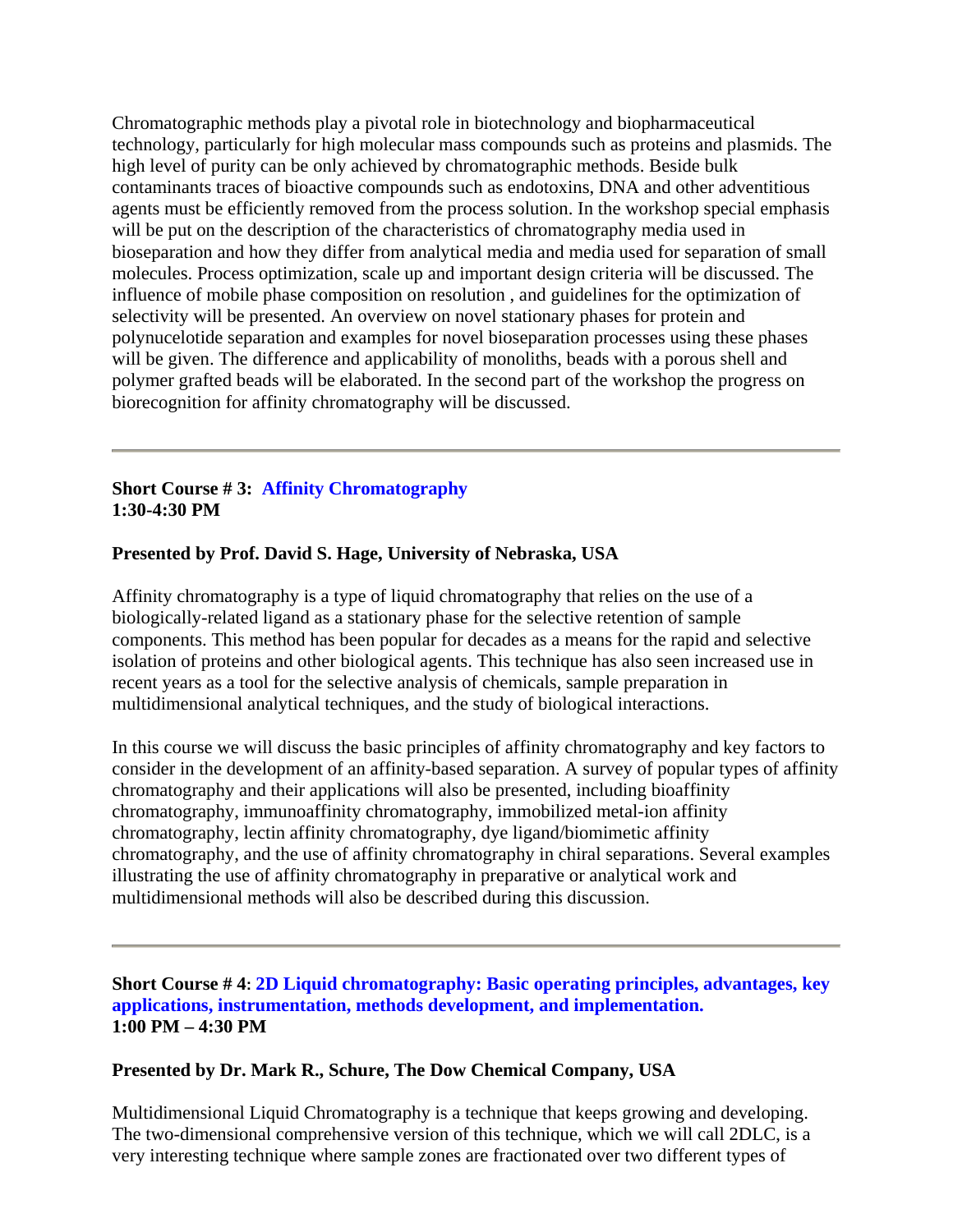retention mechanisms, from two independent columns. For many bioseparations, one needs to have at least two different retention mechanisms to spread the separation over an area (twodimensional), rather than along a one-dimensional separation axis, as is the normal way with HPLC. Often people talk about how 2DLC can increase peak capacity so that more peaks can be resolved. This is often true but not always.

In this course we will review the basic operation of 2DLC and discuss the key biochemistry applications where one needs to use this type of technology. The present state of instrumentation will be surveyed in separate groups:

- 1) Commercially available as complete turn-key systems
- 2) How to add 2DLC to an existing HPLC with an add-on kit

We will not discuss how to build a system from the ground up. The various methods development processes will be taught. A survey of the present state-of-the art work in 2DLC will be given with emphasis on the application. Students will be expected to be familiar with HPLC.

## **6:00 – 8:00 PM WELCOME RECEPTION**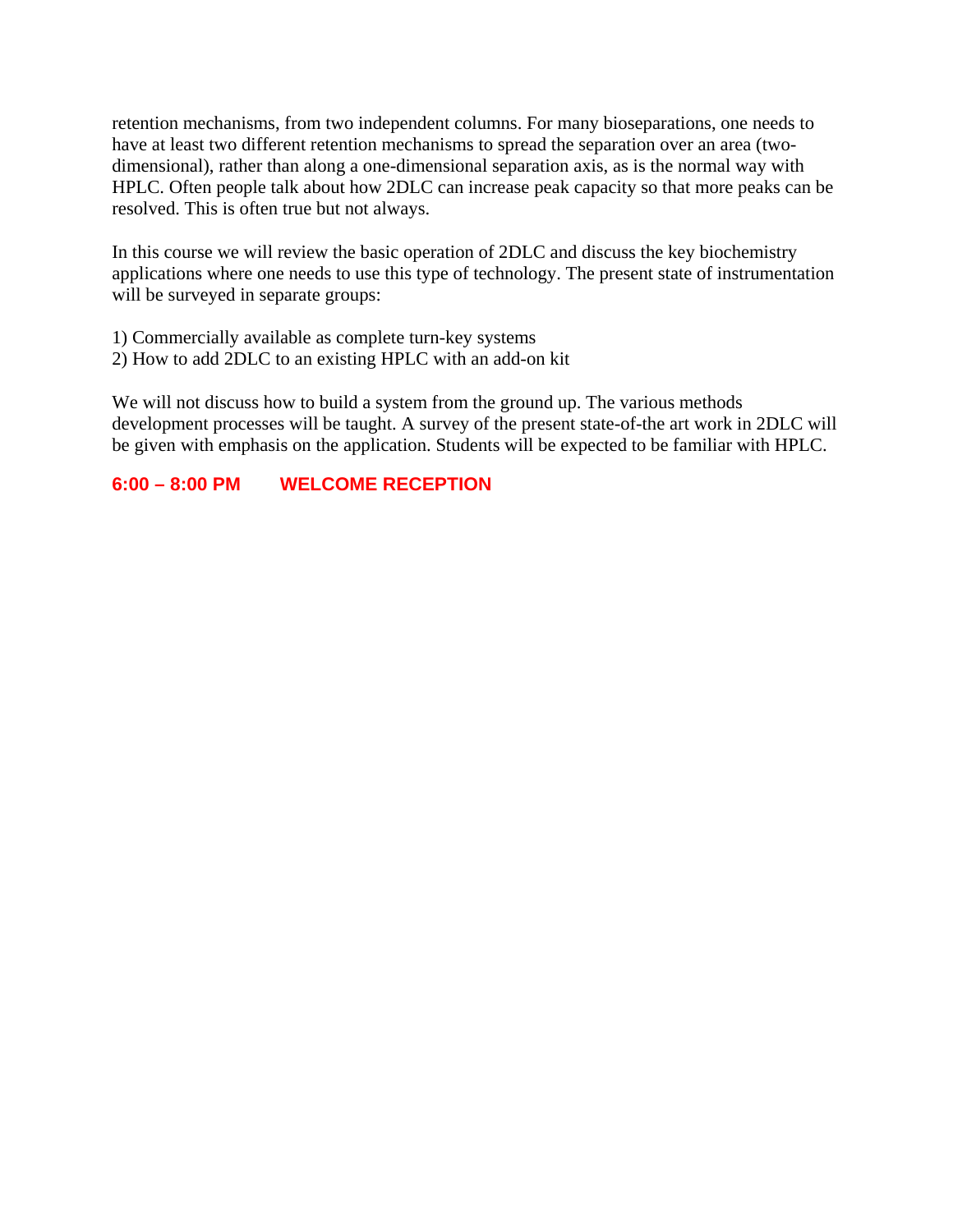## **Monday, October 26, 2009**

| 7:45 am             | <b>Registration Opens</b>                                                                                                                                                                                                                                                                                    |
|---------------------|--------------------------------------------------------------------------------------------------------------------------------------------------------------------------------------------------------------------------------------------------------------------------------------------------------------|
| 8:45                | <b>Opening Remarks - Mark Schure, Dow Chemical Company, Springhouse, PA, USA</b>                                                                                                                                                                                                                             |
| <b>Session I:</b>   | <b>LC/MS. Rainer Bischoff, chair</b>                                                                                                                                                                                                                                                                         |
| 9:00                | L1. Development of high-resolution gas-phase separations for analysis of complex<br>biological mixtures.<br>David E. Clemmer Dept. of Chemistry, Indiana University, .Bloomington, Indiana USA.                                                                                                              |
| 9:45                | L2. Using Chromatographic Intelligence to simplify LC/MS Peptide Map Analysis.<br>Scott Berger, Waters Corp. Milford, MA USA                                                                                                                                                                                 |
| 10:15               | break, exhibition and posters                                                                                                                                                                                                                                                                                |
| <b>Session II:</b>  | <b>Affinity Separation Methods. Rainer Bischoff, chair</b>                                                                                                                                                                                                                                                   |
| 11:00               | L3. Ultrafast immunoextraction and microaffinity columns: Recent developments in<br>the use of affinity-based separations for pharmaceutical and biomedical<br>applications.                                                                                                                                 |
|                     | David Hage Dept. of Chemistry, University of Nebraska, Lincoln, Nebraska USA                                                                                                                                                                                                                                 |
| <b>Session III:</b> | <b>Column Technology I: Hydrophilic Interaction Chromatography. Rainer Bischoff,</b><br>chair                                                                                                                                                                                                                |
| 11:30               | L4. Solubility Studies and Binding Capacity and Resolution Evaluation on HIC<br><b>Resins for PEG Lysozyme.</b><br>Egbert Müller, Tosoh Bioscience, Shuttgart, Germany                                                                                                                                       |
| 11:50               | Break: (Lunch on own)                                                                                                                                                                                                                                                                                        |
| $1:00$ pm           | <b>Posters and exhibit</b>                                                                                                                                                                                                                                                                                   |
| <b>Session IV:</b>  | Proteomics I. David Lubman, chair                                                                                                                                                                                                                                                                            |
| 2:30                | L5. Chemical Proteomics: Beyond the Profiling of Proteins<br>Rainer Bischoff, Dept. of Analytical Biochemistry, University of Groningen, The<br>Netherlands                                                                                                                                                  |
| 3:00                | L6. On-column Refolding of Autoprotease Fusion Proteins Using N <sup>pro</sup> Fusion<br><b>Technology</b><br>Elisabeth Schmoeger, Alex Trefilov, Petra Gerster, Alois Jungbauer, Rainer Hahn,<br>Department of Biotechnology, University of Natural Resources and Applied Life Sciences,<br>Vienna, Austria |
| 3:30                | L7. An Alternative to 2DGE: PEC-TLC for Peptidomics and Proteomics<br>Ira Krull, Dept. of Chemistry and Chemical Biology, Northeastern University, Boston, MA<br><b>USA</b>                                                                                                                                  |
| 3:50                | L8. Shotgun Proteomics has some holes<br>Mark Duncan, Department of Pediatrics/Div Endocrinology, University of Colorado<br>Denver, Aurora, Colorado 80045                                                                                                                                                   |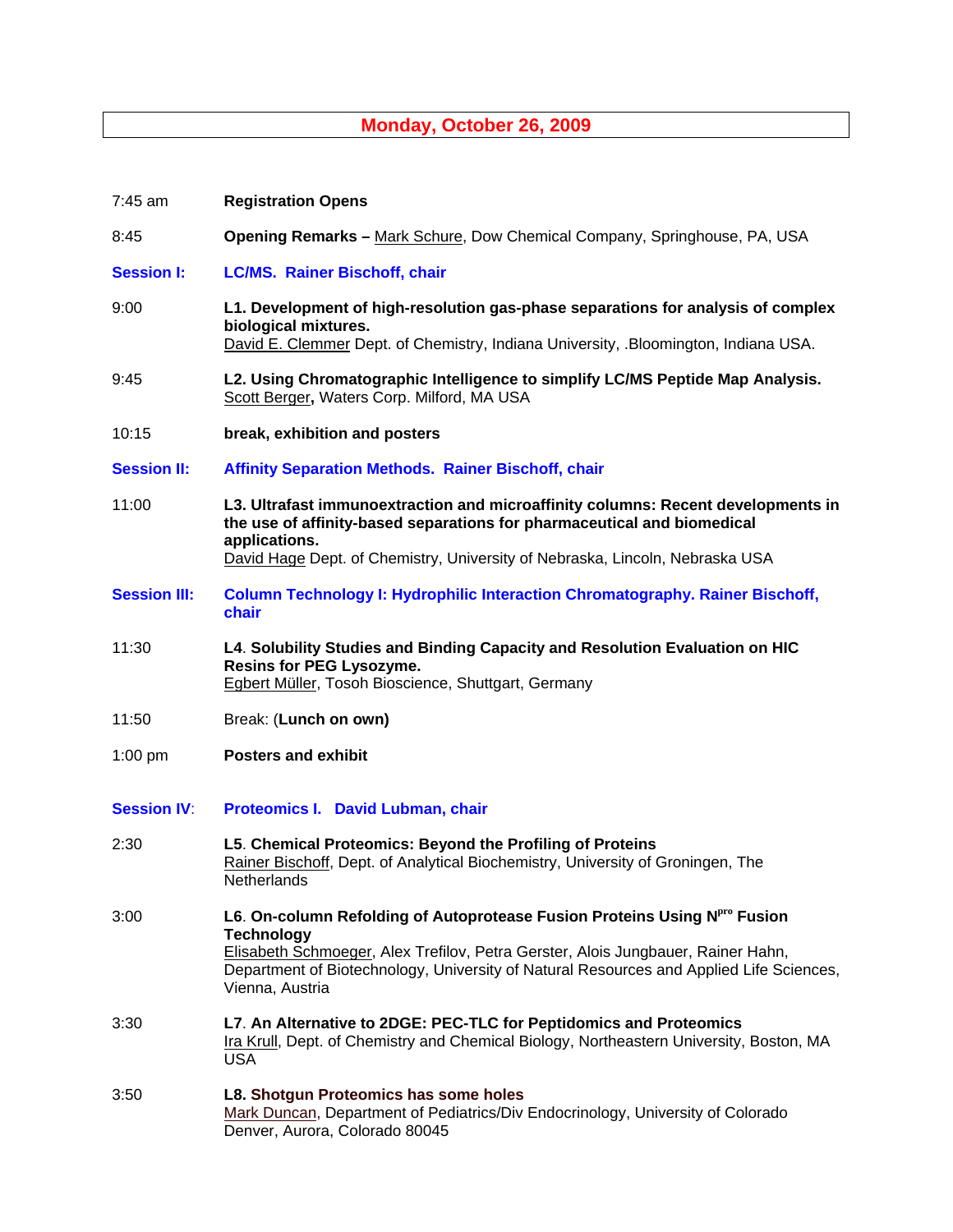# 4:20 **Break, Posters and exhibit Session V**: **Column Technology II.: Ion Exchange Chromatography, Scott Berger, chair**  4:40 **L9**. **Antibodix Packings**  Xueying Huang, Sepax Technologies, Inc., Newark, Delaware USA 5:00 **L10. Temperature responsive ion-exchange chromatography resins**  Pankaj Maharjan, Milton T.W. Hearn and William R. Jackson, ARC Special Research Centre for Green Chemistry, Monash University, Clayton, Victoria, Australia 5:20pm **Adjourn**

## **Tuesday, October 27, 2009**

### **Session VI: Peptides, Barry Boyes, chair**

| $9:00$ am           | L11. The use of de novo designed synthetic peptide mixtures to develop effective<br>reversed-phase materials for separation and purification of peptides<br>Robert Hodges, Dziuleta Cepeniene, Tivadar Farkas, Colin Mant<br>Biochemistry and Molecular Genetics, University of Colorado Denver, Aurora, Colorado<br><b>USA</b> |
|---------------------|---------------------------------------------------------------------------------------------------------------------------------------------------------------------------------------------------------------------------------------------------------------------------------------------------------------------------------|
| 9:30                | L12. Use of peptide retention prediction model for investigation of RP-LC peptide<br>separation selectivity<br>Martin Gilar, Hongwei Xie, Aleksander Jaworski, Bipharmaceutical Sciences, Waters<br>Milford, MA USA                                                                                                             |
| 9:50                | L13. An alternative method for peptide mapping using mixed-mode stationary<br>phases<br>Romain Dabre, Achim Schwämmle, Michael Lämmerhofer, Wolfgang Lindner,<br>Renato Froidevaux, Didier Guillochon, Dominique Vercaigne-Marko,<br>PC-R Merck KGaA, Darmstadt, Germany                                                        |
| 10:10               | L14. High-resolution Separations of Polypeptides Using Fused-Core™ Particles<br>Barry Boyes, S. A Schuster, B. M. Wagner and J. J. Kirkland<br>Advanced Materials Technology, Wilmington, DE USA                                                                                                                                |
| 10:30               | break, exhibition and posters                                                                                                                                                                                                                                                                                                   |
| <b>Session VII:</b> | <b>Column Technology III: Chromatofocusing, Mark Schure, chair</b>                                                                                                                                                                                                                                                              |
| 11:10               | L15 plSep, a multi-dimensional LC system for separating proteins using fully<br>controllable pH gradients<br>Allen Hirsh, Latchezar Tsonev Cryobiophysica, Inc. Rockville, MD USA                                                                                                                                               |
| 11:40               | L16. Development of a Chromatofocusing Method for Charge Variant<br><b>Determination of a Monoclonal Antibody</b><br>Gary Console, John Briggs<br>Protein Analytical Chemistry, Genentech, South San Francisco, CA USA                                                                                                          |
| 12:00               | Break: (Lunch on own)                                                                                                                                                                                                                                                                                                           |
| $1:00$ pm           | <b>Posters and exhibit</b>                                                                                                                                                                                                                                                                                                      |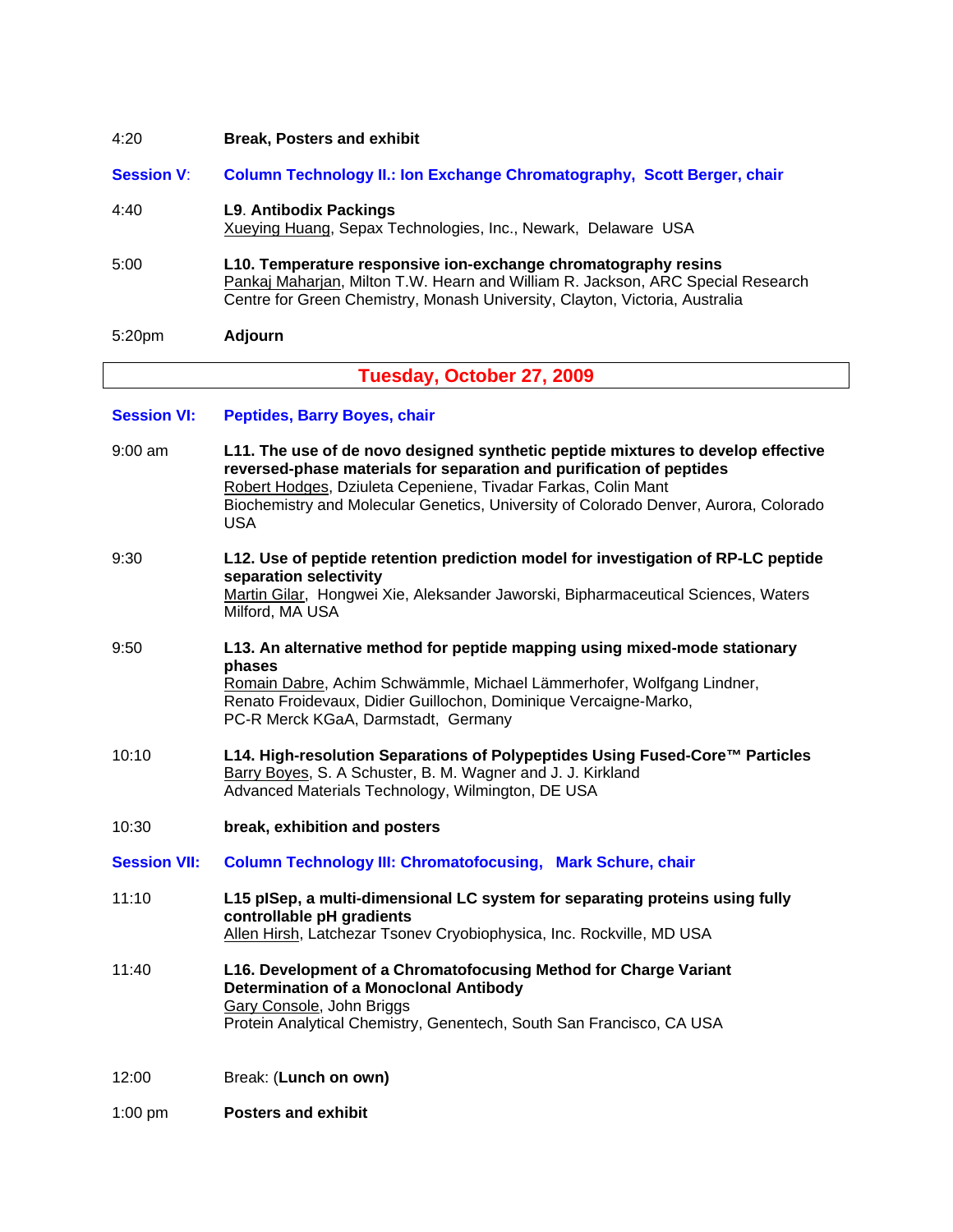#### **Session VIII**: **Proteomics II. Robert Hodges, chair**

- 2:30 **L17. A Glycoprotein Approach to Biomarker Discovery**  David Lubman, Yashu Liu, Chen Li, Anna Yang, Mack T Ruffin, Diane M Simeone, Dean E. Brenner Surgery, University of Michigan, Ann Arbor, MI USA
- 3:00 **L18. Beyond Protein Identification, Making Sense of Proteomic Data**  Ron Orlando, Complex Carbohydrate Research Center, University of Georgia, Athens, GA USA
- **Session IX: Process, Process Analytical Technology, and Simulated Moving Bed Chromatography, Abraham Lenhoff, Chair**
- 3:30 **L19. New Proteomic Tools in Protein Characterization and in Optimization of Process Production.** Milton Hearn, Reinhard Boysen and Yaunzhong Yang , ARC Special Research Centre for Green Chemistry, Monash University, Clayton, Victoria Australia
- 4:00 **short break, exhibit**
- 4:20 **L20. On-line HPLC as a PAT for Controlling Product Collection from Process Scale Chromatography Columns** Rick Cooley, Dionex Corporation, Martinsville, IN USA
- 4:40 **L21. Continuous affinity purification of proteins by simulated moving bed (SMB) chromatography**  Anthony Grabski, Alla Zilberman, Robert Mierendorf, Semba Biosciences, Inc. Madison, WI USA
- 5:00 **Panel discussion**
- 5:30 pm **Adjourn**
- 7:00 **Conference dinner**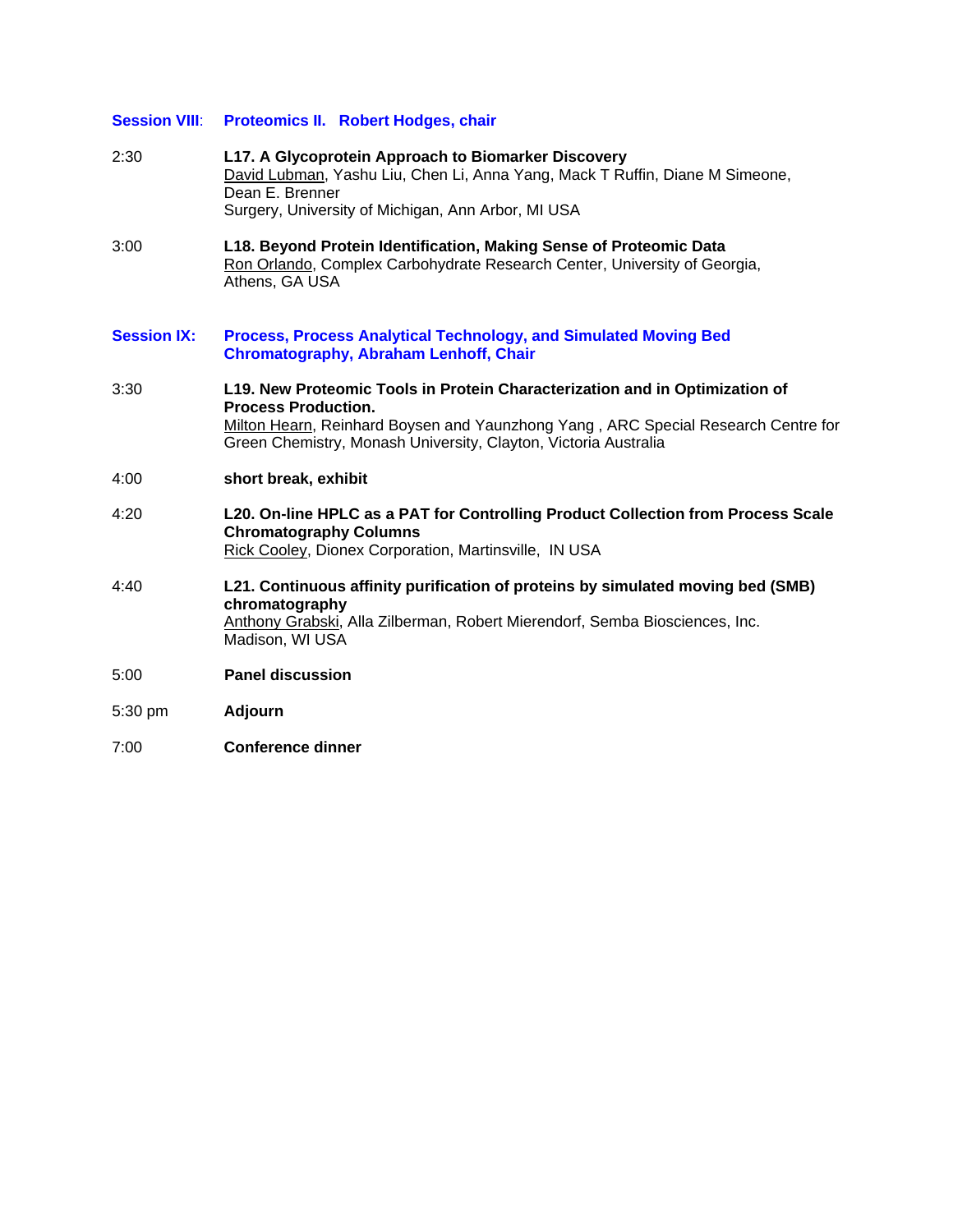| <b>Wednesday, October 28, 2009</b> |                                                                                                                                                                                                                                                                                                                                                                                                                                                                                                                                                                                                                                    |  |
|------------------------------------|------------------------------------------------------------------------------------------------------------------------------------------------------------------------------------------------------------------------------------------------------------------------------------------------------------------------------------------------------------------------------------------------------------------------------------------------------------------------------------------------------------------------------------------------------------------------------------------------------------------------------------|--|
| <b>Session X:</b>                  | Monoliths, Membranes and Virus. Alois Jungbauer, chair                                                                                                                                                                                                                                                                                                                                                                                                                                                                                                                                                                             |  |
| $9:00$ am                          | L22. Structure-Based Modeling of Transport in Monoliths<br>Abraham M. Lenhoff <sup>1</sup> , Harun Koku <sup>1</sup> , Egor I. Trilisky <sup>1</sup> , Kirk J. Czymmek <sup>2</sup> ,<br>Mark R. Schure <sup>3</sup> , Robert S. Maier <sup>4</sup><br>[1] Department of Chemical Engineering, University of Delaware, Newark, DE USA<br>[2] Department of Biological Sciences, University of Delaware, Newark, DE USA<br>[3] Theoretical Separation Science Laboratory, Dow Chemical Co., Springhouse, PA USA<br>[4] Information Technology Laboratory, U.S. Army Engineer Research and<br>DevelopmentCenter, Vicksburg, MS 39180 |  |
| 9:45                               | L23. Membrane adsorbers to capture cell culture derived virus particles<br>Michael Wolff, L. Opitz, C. Siewert, N. Petermann, M. Meininger, S. Lehmann,<br>S. Post Hansen, R. Faber, U. Reichl, Bioprocess Technology, Max-Planck-Institute<br>Magdeburg, Sachsony-Anhalt Germany                                                                                                                                                                                                                                                                                                                                                  |  |
| 10:05                              | L24. Chromatographic Purification of Replication-Defective Influenza Virus<br><b>Vaccine: Enabling Fast and Efficient Vaccine Production</b><br>Matjaz Peterka, Elisabeth Maurer, Manuela Gassner, H Seper, Franz Gelhart,<br>Marko Banjac, Marko Jarc, Barbara Lah, Petra Kramberger, Ales Strancar,<br>Thomas Muster, MBL, BIA Separations, Ljubljana, Slovenia                                                                                                                                                                                                                                                                  |  |
| 10:25                              | L25. Polymeric Monolithic lon-exchange Stationary Phases for the Separation and<br><b>Purity Profiling of Biopharmaceuticals</b><br>Anna Nordborg <sup>a</sup> , Mohammad Talebi <sup>a</sup> , Bo Zhang <sup>b</sup> , Jian Wang <sup>b</sup> , Emily F. Hilder <sup>a</sup> ,<br>Paul R. Haddad <sup>a</sup> ,<br><sup>a</sup> Pfizer Analytical Research Centre (PARC), Australian Centre for Research on<br>Separation Science (ACROSS), School of Chemistry, University of Tasmania, Hobart,<br>Tasmania AUSTRALIA<br><sup>b</sup> Pfizer Research & Development, Pfizer, St. Louis, USA                                      |  |
| 10:45                              | break                                                                                                                                                                                                                                                                                                                                                                                                                                                                                                                                                                                                                              |  |

- **Session XI: General Ron Orlando, chair**
- 11:00 **L26. Innovative high throughput protein purification in 96-array format** Juergen Friedle, Tim Schroeder, Atoll GmbH, Weingarten, B-W Germany
- 11:20 **L27. Evaluation of the Impact of the Variables Related to Thermal Melt Temperature Determination by UV Spectroscopy**  Judy Carmody, Brian. J. Rowe, Avatar Pharmaceutical Services, Inc. Marlborough, MA USA
- **Session XII: Metabolomics Ron Orlando, chair**
- 11:20 **L28. Metabolic profiling of urine and tissues of laboratory animals after treatment by traditional by traditional herbal medicine** Sam Li, Dept. of Chemistry, National University of Singapore, Singapore
- 11:40 break (**lunch on own)**